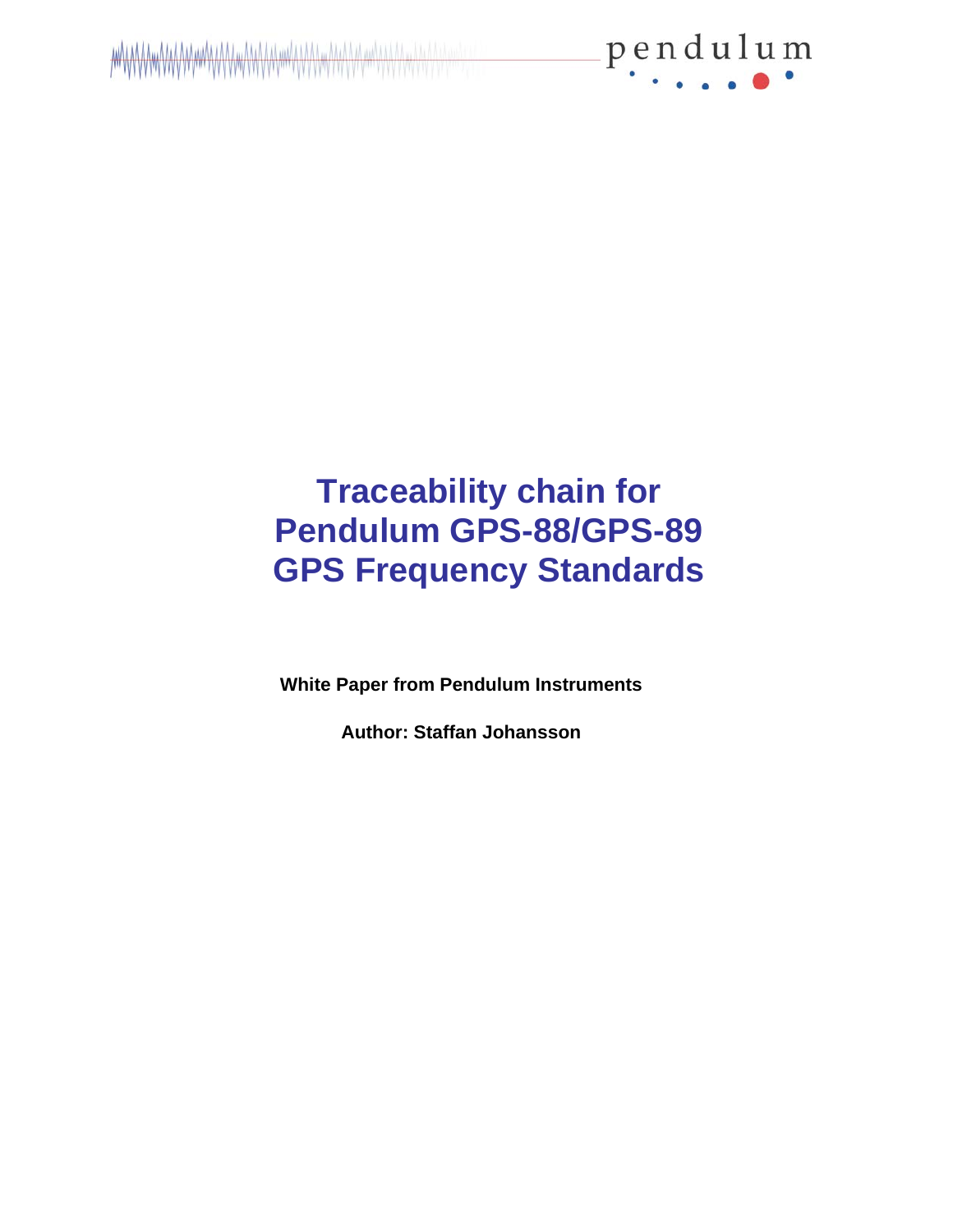

#### *Preface*

Traceability = the property of a result of a measurement or the value of a standard whereby it can be related to stated references, usually national or international standards, through an unbroken chain of comparisons all having stated uncertainties.

(ISO's international vocabulary of basics and general terms in metrology – 1993)



## *Design of the GPS-88/89 GPS Frequency Standard*

The GPS timing information is received in a multi-channel GPS timing receiver. The output from the receiver module is the 1-pps signal which is used in two different ways inside the GPS-88/89

- 1. Disciplining of the local oscillator (OCXO or Rb) via a Kalman filter
- 2. Reference signal to an *independent* Time Interval Counter (TIC) Asic. The TIC compares the 1-pps reference to the 10 MHz output of the LO, and produces continuous phase data of the 10 MHz signal, every 30s



The phase comparison in the TIC is totally independent of the disciplining process, and the output is the phase calibration raw data.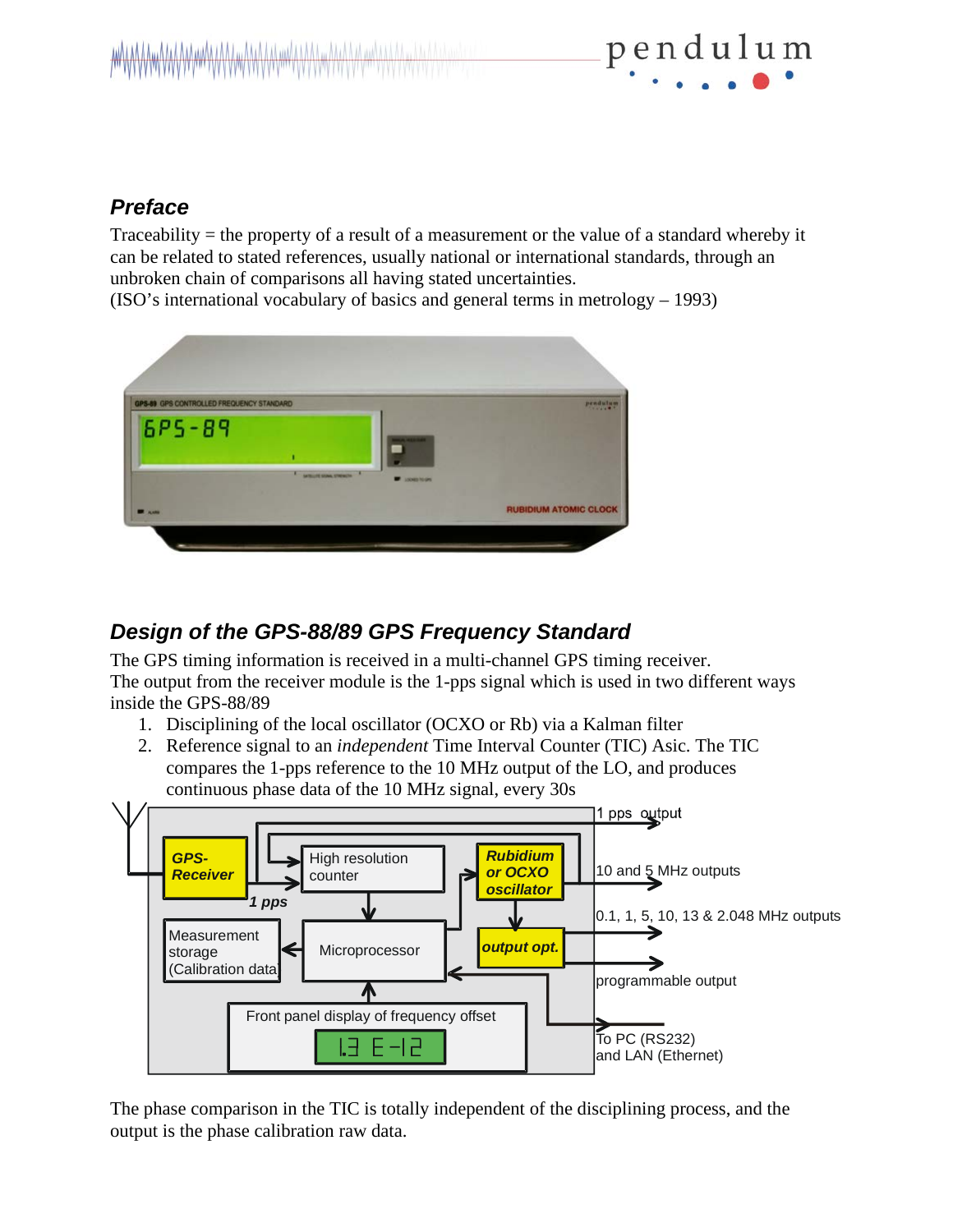## *Stored calibration data in RAM*

The phase calibration data is converted to frequency data via regression line fitting (least squares method), since the slope of phase vs time  $(\Delta \phi/t)$  equals the relative frequency offset  $(\Delta f/f)$ .

pendulum

Inside the GPS-reference, four different types of data is continuously recorded in a cyclic RAM memory:

- TIE (phase raw data) every 30s, data is overwritten after approx. 2 days
- TIE (phase raw data) every 1 hour, data is overwritten after approx. 40 days
- Average frequency over 1 hour (calculated and updated every 15 min)
- Average frequency over 24 hour (calculated and updated every 15 min)

All these data can be downloaded as files via the GPSView SW.



#### *Stored calibration data in Non-volatile memory*

In addition to the RAM data, the 24h average frequency is stored at midnight UTC time in a non-volatile memory, together with the change of adjustment (expressed as frequency compensation) during the day.

This memory stores >4 years of data and is segmented, so that during continuous operation, the 24h frequency offset and adjustment data is stored every day since start in up to 4 years. After 4 years, data for year  $1 \& 2$  is overwritten and after 6 years, data for year  $3 \& 4$  is overwritten, etc.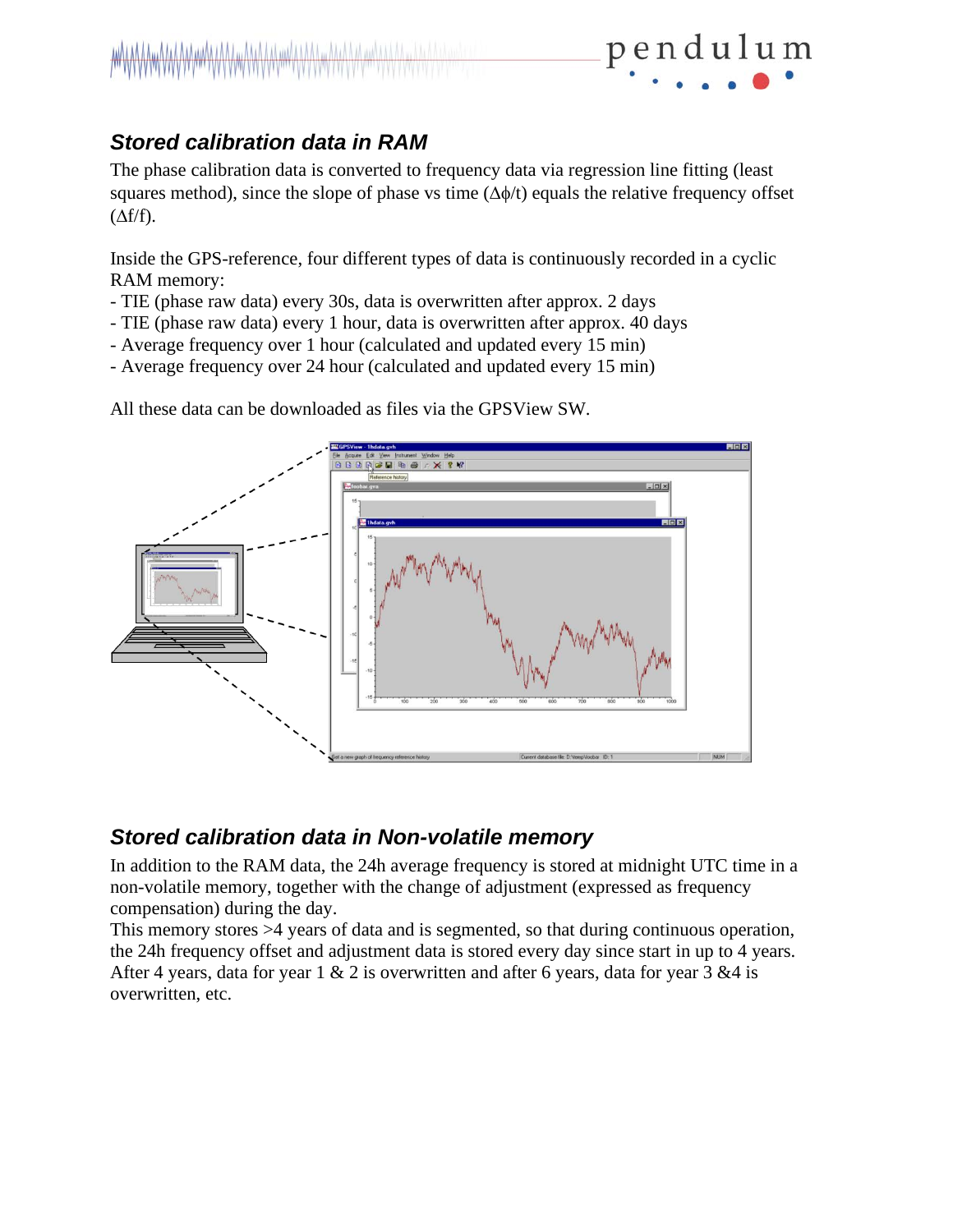

#### *The instrument's Database and Calibration protocol in GPSView*

The data stored in the GPS-88/89 is used to produce a calibration report, to allow a continuous day-by-day protocol of the 24h frequency offset during that day, plus the uncertainty of that value.

| <b>Table of archived Frequency Offset values.</b> |              |             |                       |
|---------------------------------------------------|--------------|-------------|-----------------------|
| Date                                              | Freq. Offset | Uncertainty | Remark                |
| 04/07/01                                          | $-2.9E-012$  |             | Outside specification |
| 04/08/01                                          | 3E-013       | 1E-012      |                       |
| 04/09/01                                          |              |             | No valid data         |
| 04/10/01                                          | 2E-013       | 1E-012      |                       |
| 04/11/01                                          | 5E-013       | 1E-012      |                       |
| 04/12/01                                          | $-8E-013$    | 1E-012      |                       |
| 04/13/01                                          | 8E-013       | 1E-012      |                       |
| 04/14/01                                          | $-4E-014$    | 1E-012      |                       |
| 04/15/01                                          | $-4E-013$    | 1E-012      |                       |
| 04/16/01                                          | 1E-013       | 1E-012      |                       |
| 04/17/01                                          | 6E-013       | 1E-012      |                       |
| 04/18/01                                          | $-4E-014$    | 1E-012      |                       |
| 04/19/01                                          | $4E-013$     | 1E-012      |                       |
| 04/20/01                                          | 6E-013       | 1E-012      |                       |

The calibration report is managed by the accompanying SW GPSView. The procedure to generate a calibration report is the following:

- 1. **Create a GPS-88/89 database** for your specific instrument in the local PC running GPSView. This is a one-time action. If you have more GPS-88/89, you need to create a database for each instrument.
- 2. **Update the database monthly** by connecting GPS-88/89 to GPSView, and download the internally stored data.

The database will be updated with all **Frequency offset** values stored in the instrument's non-volatile memory (the daily 24h offset plus adjustment data). The **uncertainty** will also be calculated and stored in the database, using the volatile phase data in RAM (30s and 1h data). The 1h phase data is overwritten in the RAM after 40 days, so if you haven't updated the database in a long time, frequency offset values older than 40 days will have no calculated uncertainty in the protocol

3. **Print the protocol from GPSView**. The database values between selectable days are used to generate the printout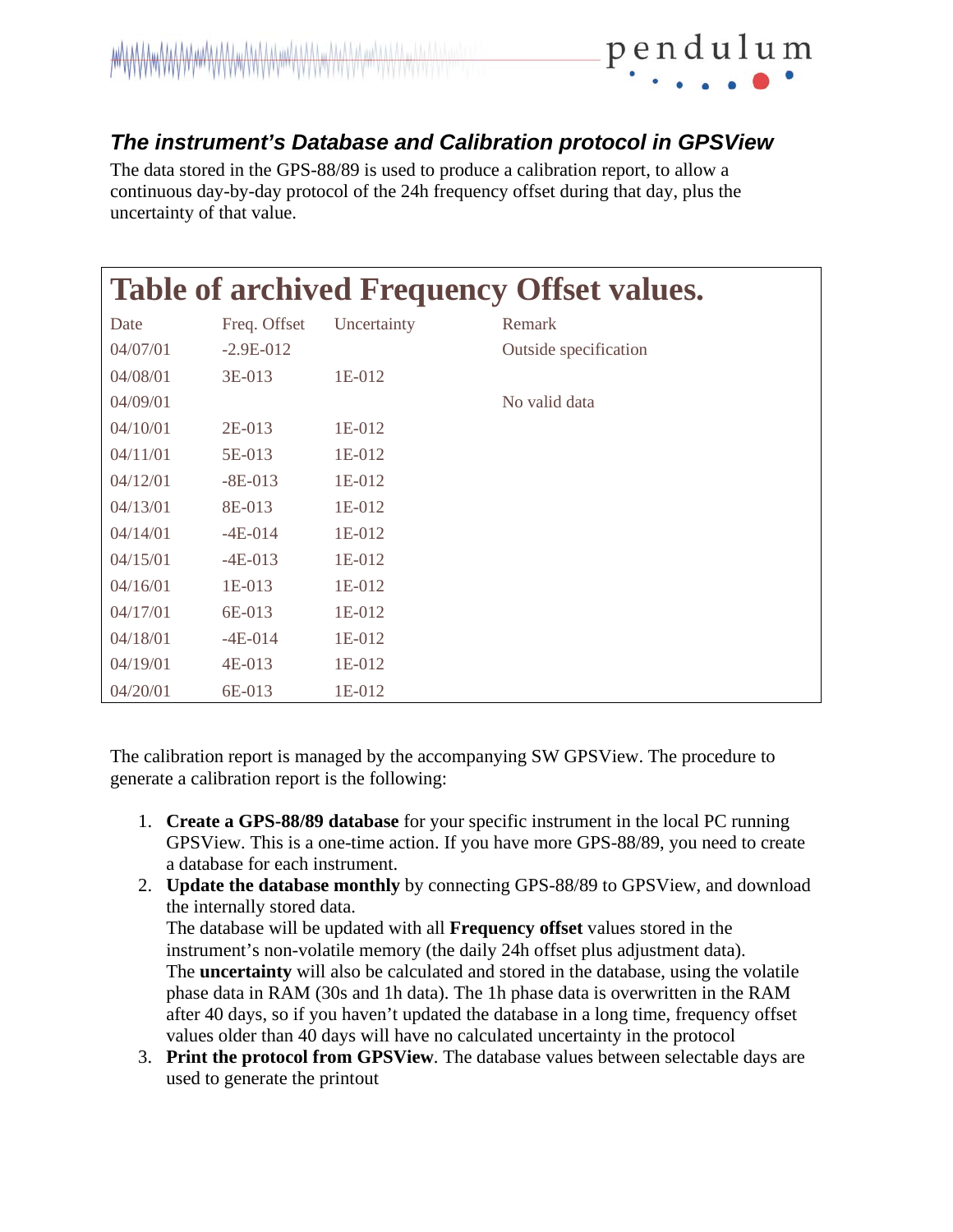# **WWW.MWWWWWWWWWWWWWWWWWWWWWWWWWWWWWWWW**

If you forget to update the database regularly, the 24h Frequency offset values stored in the non-volatile memory will anyway be printed in the protocol for the latest 2-4 years of use.

pendulum

Note that GPSView can also display and print other parameters, like graphs of short-term phase and frequency variations, the long-term adjustment history, satellite status info and more. The phase raw data can be exported to other programs, like MS Excel, for further analysis.

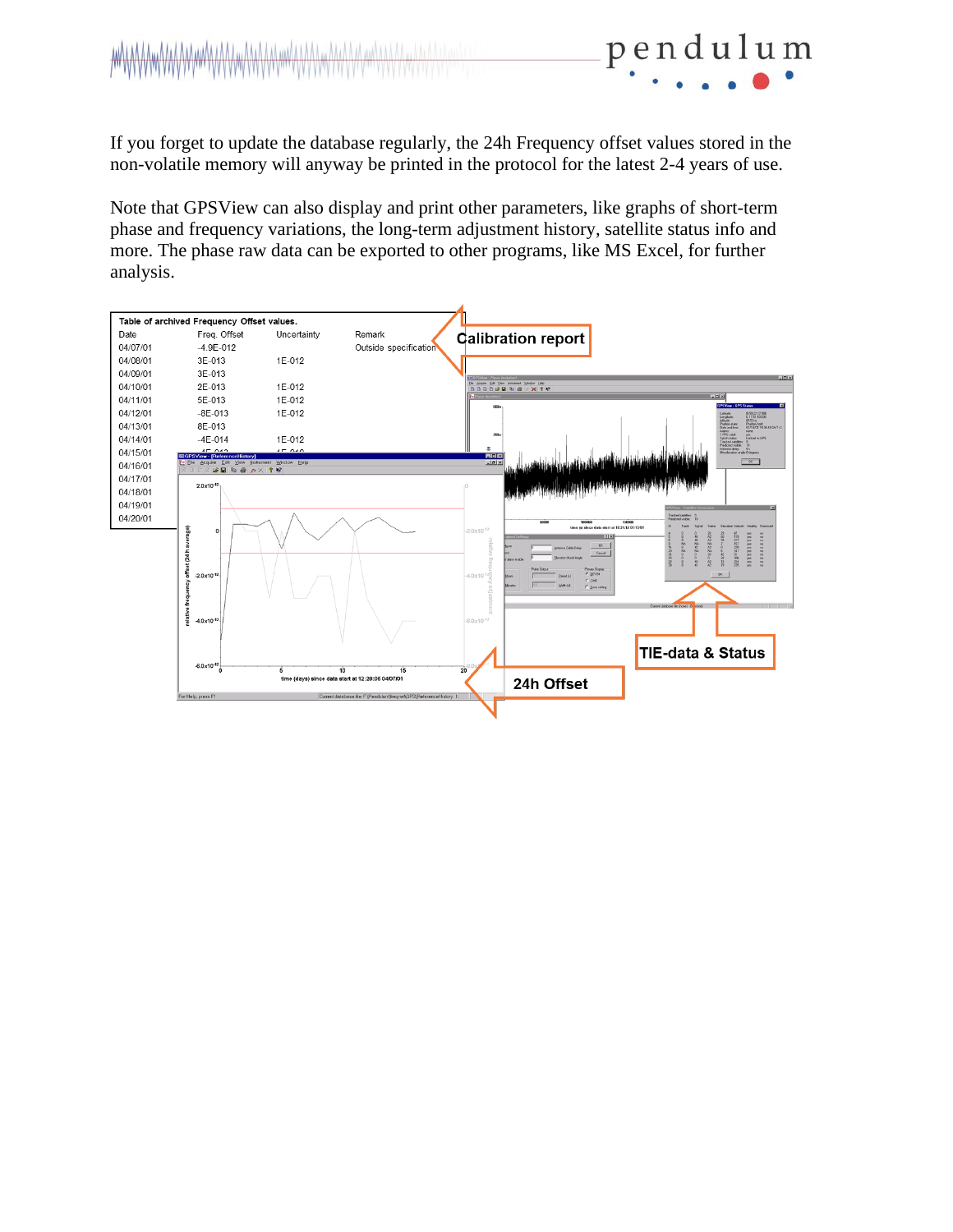## *The traceability chain for GTPS-88/89:*

#### Traceability chain



- D Comparison to national or international standards
- D Unbroken chain of comparisons all having stated uncertainties
- D Comparisons on a continuous basis (not ad-hoc)
- D Documented results of each comparison



The traceability chain, from the reference frequency output of the GPS-88/89 all the way back to NIST, consist of 4 links

#### **1. Internal Rubidium or OCXO compared to 1-pps from the GPS receiver output.**

This comparison is made in the internal calibrator and is documented via measurement data in several formats.

TIE vs t every 30 s is the basic raw data from the calibration process.

Frequency offset over last 1h or 24h is a calculated parameter and is updated every 15 minute.

The 24h frequency offset has an associated measurement uncertainty that is printed every time you generate a calibration report. This uncertainty of the comparison, to an ideal 1-pps reference, is the uncertainty of the measurement process including:

- resolution of the TIE-measurement  $(<500 \text{ ps rms})$
- trigger noise contribution (internal noise  $\langle 0.5 \text{ mV} \rangle$
- short term stability of the used reference (OCXO or Rubidium)
- uncertainty of the frequency calculation (variance around the linear regression line of the TIE data samples). This factor depends on the number of samples used in the calculation over 24h, and the individual TIE-offsets from the regression line.

The combined rms uncertainty for frequency offset over 24h of the measurement HW is approx. 5E-14, a fixed value for all measurements. Then you need to add the uncertainty of the calculation, which can vary between measurements, depending on the number of data points, and how much the TIE values are scattered around the regression line.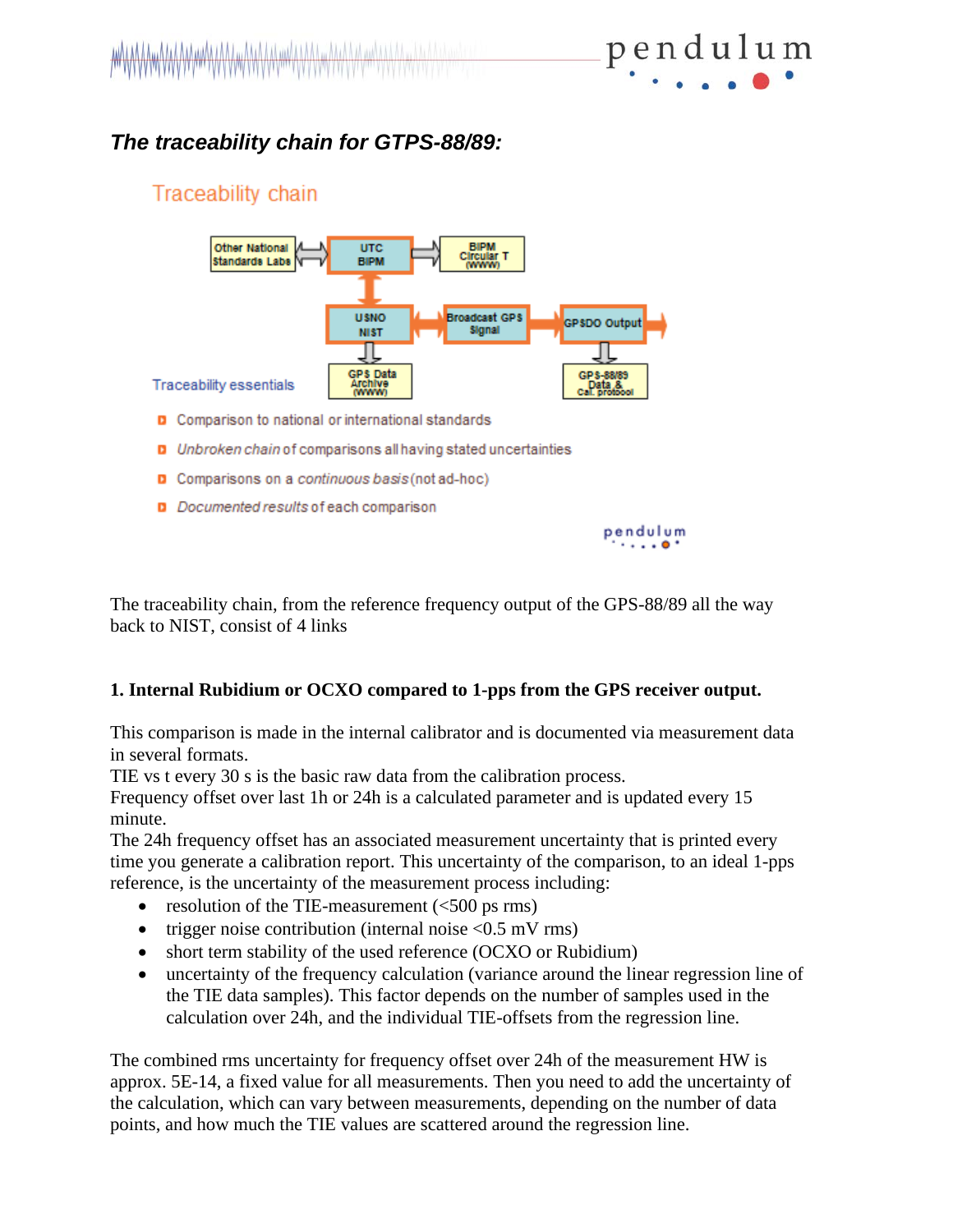

#### **2. UTC(GPS) vs 1-pps output from GPS receiver board**

Here we must rely on the published specifications of the receiver manufacturer. The receiver used has a specified uncertainty of 15 ns (rms) in the 1-pps timing accuracy

#### **3. UTC(GPS) vs UTC(NIST)**

NIST updates daily the result of yesterday's monitoring and comparison of all satellites vs UTC(NIST). It is available from [https://www.nist.gov/pml/time-and-frequency](https://www.nist.gov/pml/time-and-frequency-division/services/gps-data-archive)[division/services/gps-data-archive.](https://www.nist.gov/pml/time-and-frequency-division/services/gps-data-archive)

Ideally the GPS-88/89 should automatically look up the data archive and retrieve the current frequency offset for every day from the GPS-constellation. But we did choose a pragmatic way of using a "safe value" for the frequency uncertainty of 5E-13 (1-sigma).

Since the total uncertainty in the calibration protocol is expressed as a 2-sigma value, this uncertainty factor amounts to 1E-12, and is the dominating uncertainty factor in the total calculation.

(This "safe value" is now very old. Today's satellites are more accurate and are nowadays typically in the 1E-14 range)

#### **4. UTC(NIST) to UTC**

BIPM publishes Circular-T every 2:nd week, with comparisons to all 200+ contributing labs around the world at [https://www.bipm.org/en/bipm-services/timescales/time-ftp/Circular-](https://www.bipm.org/en/bipm-services/timescales/time-ftp/Circular-T.html#nohref)[T.html#nohref.](https://www.bipm.org/en/bipm-services/timescales/time-ftp/Circular-T.html#nohref)

This also includes the comparison to NIST

THAT COMPLETES THE TRACEABILITY CHAIN!